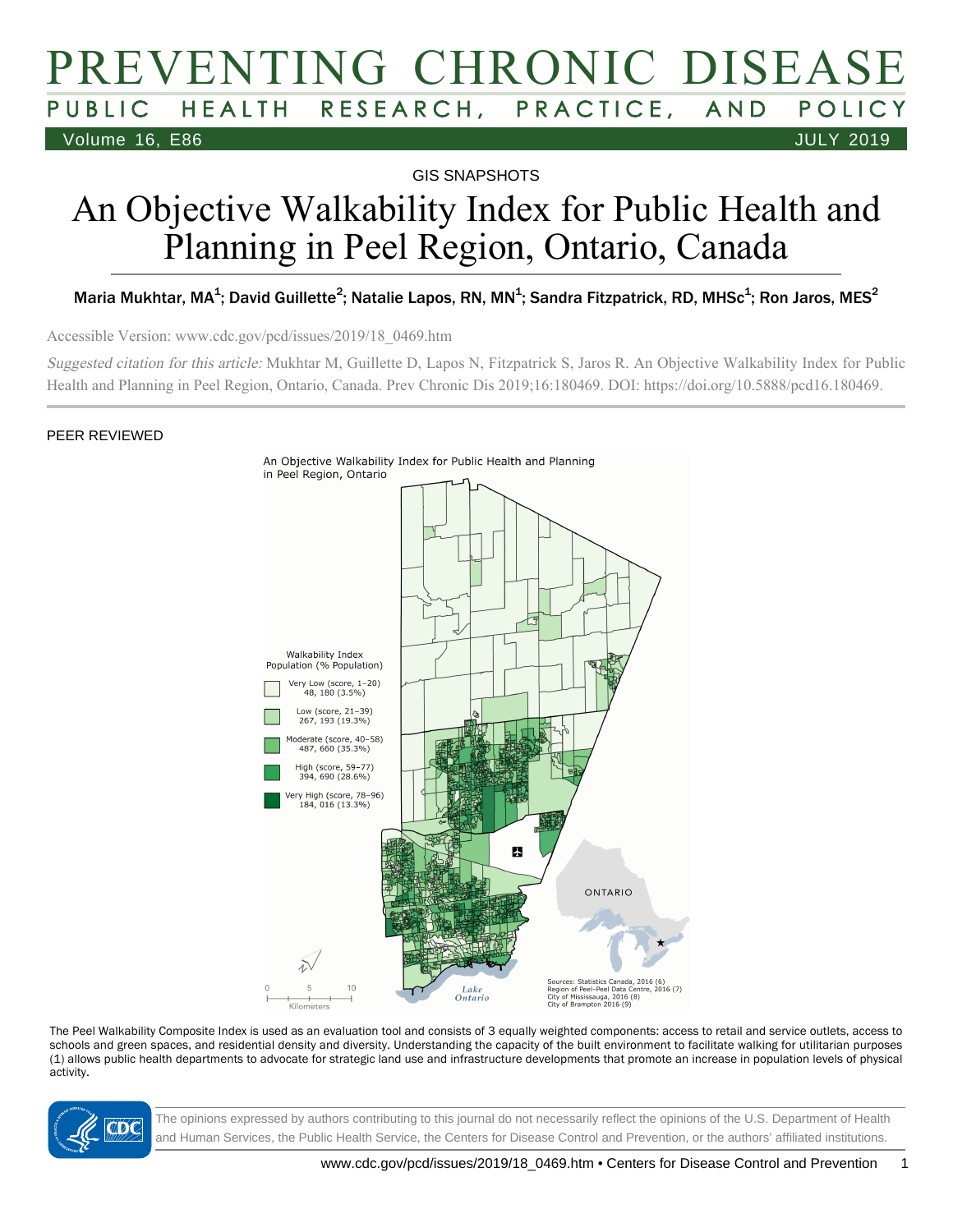## Background

During the past decade, autocentric suburban regions in Canada experienced tremendous growth. Autocentric built environments discourage active transportation and are linked to chronic disease risk factors (eg, low physical activity levels) (2). Peel Region is a large suburban municipality in Canada with a population of 1.38 million people and an average annual growth rate of 1.3%. To promote healthier communities, the Region of Peel–Public Health partnered with land-use planners on a public health intervention that incorporated policies in Peel's Regional Official Plan (www.peelregion.ca/planning/officialplan), which requires a health assessment on development applications. Evaluation of this intervention relies on the Peel Walkability Composite Index (PW-CI).

The PWCI is part of a larger initiative to produce indicators that measure and monitor built environment infrastructure throughout Peel. The PWCI includes indicators that measure built environment features influenced by the policy intervention. Collectively, the indicators operationalize the larger construct of neighborhood walkability and are thus composed into a single evaluation metric (ie, the PWCI).

Well-established walkability indices, including the Physical Activity in Localities and Community Environments (3) and the Neighborhood Quality of Life Study (4), empirically demonstrate the relationship between environmental attributes (ie, residential and retail density, street connectivity, and land-use mix) and physical activity outcomes. A lack of diversity in the attributes used to construct these indices is an acknowledged limitation (3,5). The PW-CI was constructed by using a diverse range of objective indicators and was designed to ensure measurement repeatability.

# Data Sources and Map Logistics

The PWCI must be repeatable to capture differences in the index score over time. We created the PWCI in 2 stages: 1) we determined the measures to include in the index by using principal component analysis (PCA), and 2) we determined an appropriate weighting scheme to ensure measurement repeatability.

Using PCA on measures of density, diversity, and connectivity is a common approach to creating a walkability index. For the PWCI, we used PCA only to screen and select variables to construct the index. We completed PCA by using the following 14 indicators in SPSS software version 21.0.0.2 (IBM Corporation):

- residential density (Census 2016 [6])
- population density (Census 2016 [6])
- population-plus-employment density (Census 2016 [6] and Municipal Employment Surveys 2015–2016 [7–9])
- proximity of residents to frequent transit (Census 2016 [6] and General Transit Feed Specification 2016 [8,9])
- proximity of residents to green spaces (Census 2016 [6], Active Recreation, Parks, Trails, Peel Data Centre 2016 [7], Parks [8,9] and Conservation Areas  $[10,11]$
- proximity of residents to food stores (Census 2016 [6] and Food Check Peel 2016 [7])
- proximity of residents to schools (Census 2016 [6] and Schools, Peel Data Centre 2016 [7])
- proximity of residents to community and retail services (Census 2016 [6], Municipal Employment Surveys 2015–2016 [7–9], Food Check Peel 2016 [7] and Child Care, Land Marks, Peel Data Centre 2016 [7])
- diversity of land use (Parcel Based Land Use 2016 [7])
- diversity of housing stock (Census 2016 [6])
- intersection density (Single-Line Street Network, Peel Data Centre, 2016 [7])
- percentage of sidewalks with tree canopy (Peel Land Cover, Peel Data Centre 2016 [7] and Sidewalks 2016 [7–9])
- proximity of residents to bicycle networks (Census 2016 [6] and Trails, Peel Data Centre 2016 [7])
- percentage of local roads with speeds below 40 km/hour (Single-Line Street Network, Peel Data Centre 2016 [7])

Indicators had high face validity and were constructed at the level of the Canadian Census dissemination area. We calculated proximity indicators by using 400-m, 800-m, or 1,600-m network distances from points of interest to residential parcels to account for population weighting within dissemination areas. We standardized indicator values by z scores before inclusion in the PCA.

Because of multicollinearity (bivariate correlation scores >0.8), inadequate measures of sampling adequacy (values <0.5 from antiimage correlation matrix), and high levels of nonredundant residuals  $(>0.05)$ , we removed 6 of the 14 indicators from the PCA: population density, population-plus-employment density, intersection density, percentage of sidewalk with tree canopy, proximity of residents to bicycle networks, and percentage of local roads with speeds below 40 km/hour. We extracted 3 components with eigenvalues greater than 0.95; these components accounted for 62.4% of the total variance. The retained 8 indicators loaded on 3 components: access to retail and service outlets (proximity of residents to grocery stores, +0.85; proximity of residents to community and retail services, +0.85; diversity of land use, +0.57); access to schools and green spaces (proximity of residents to green spaces, +0.80; proximity of residents to schools, +0.74); and residential density and diversity (residential density, +0.86; diversity of housing stock, +0.73, proximity of residents to frequent transit,  $+0.43$ ).

The opinions expressed by authors contributing to this journal do not necessarily reflect the opinions of the U.S. Department of Health and Human Services, the Public Health Service, the Centers for Disease Control and Prevention, or the authors' affiliated institutions.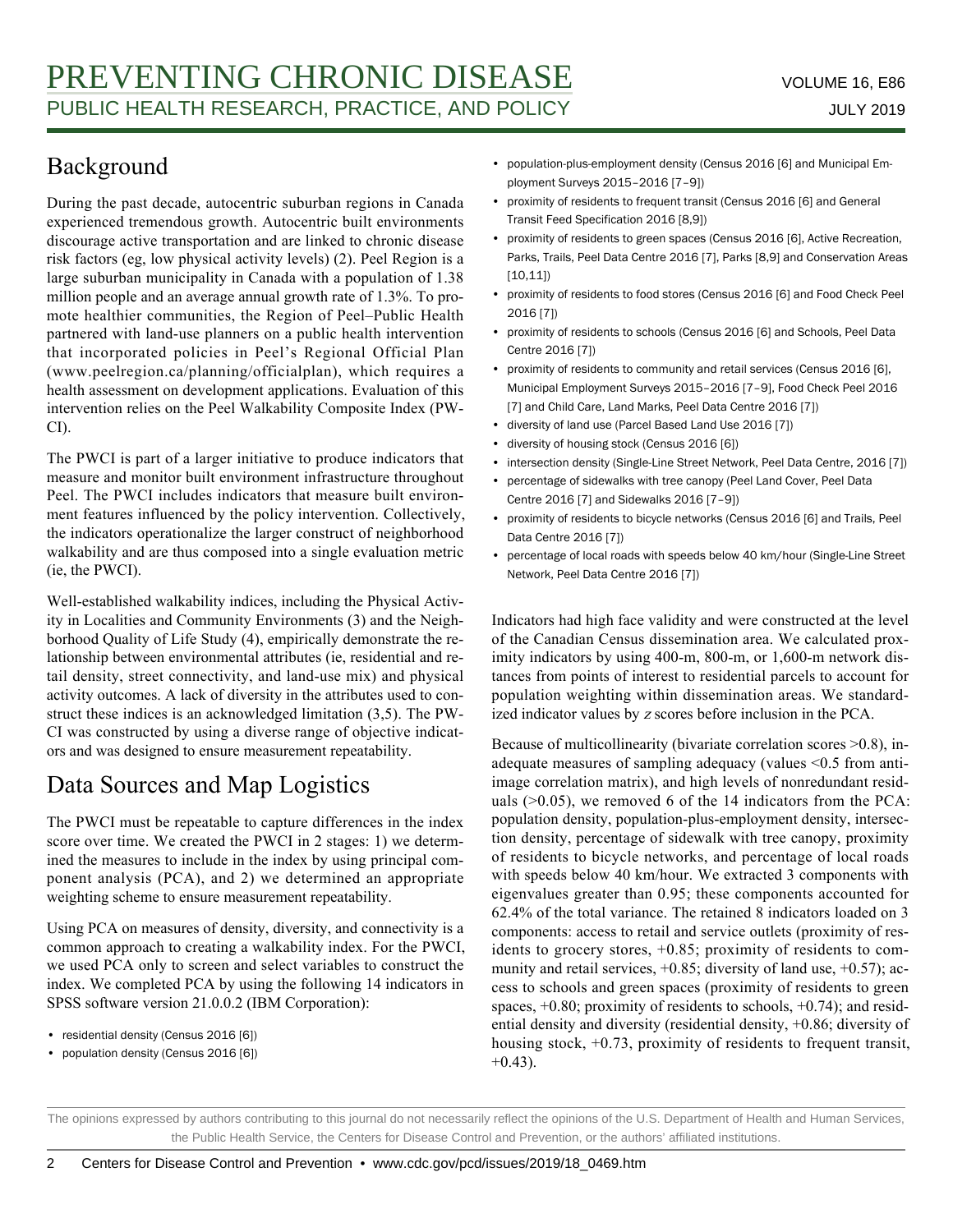We constructed the PWCI by averaging the sum of the normalized scores for the standardized indicators that loaded on the extracted principal components for each dissemination area. We normalized the retained 8 indicators (on a scale of 0 to 100) and averaged them by using equal weighting to create the composite index. This process resulted in dissemination area PWCI scores ranging from 1 to 96. These scores provide a 2016 benchmark walkability score. Using equal weighting ensures that component loading values will not influence the capacity of the PWCI to monitor changes in scores over time. We divided the composite index into 5 classes in equal intervals of walkability, from very low (score of 1–20) to very high (score of 78–96). We mapped these classes to illustrate the spatial distribution of walkability in Peel.

# Highlights

Many residents of Peel (41.9%) live in areas classified as highly or very highly walkable. These areas are in the downtown cores of cities that have zoning bylaws that encourage higher density and greater mix of land use. Approximately one-third of residents (35.3%) live in a moderately walkable area. These areas are in the inner suburbs, close to city cores, and benefit from proximity to schools and green space. Almost a quarter of residents (22.8%) live in areas with very low or low walkability, along suburban edges. A cluster of areas with very low walkability in the southwest is due to pedestrian barriers, including a highway and the Credit River. Planning policies in these areas encourage very low-density development, contributing to minimal walkable destinations.

### Action

The indicator data for the PWCI will be rerun every 5 years, in sequence with the Canadian Census, to monitor changes in the spatial distribution of walkability in Peel. The PWCI is an evidenceinformed tool that local elected officials, planners, and public health departments can use to evaluate health-promoting built environment policies and inform future land-use policies. Understanding the spatial distribution of walkable built environments promotes strategic investments in infrastructure that are aimed at increasing levels of physical activity among adults (1).

# Acknowledgments

We thank Dr Darren Scott for his valuable feedback throughout the Peel Healthy Development Mapping and Monitoring Project. No financial support was received in this work. No copyrighted material, surveys or tools were used in this work. The findings and conclusions in this report are those of the authors and do not necessarily represent the official position of the Centers for Disease Control and Prevention.

# Author Information

Corresponding Author: Maria Mukhtar, MA, Region of Peel, Public Health, Division of Chronic Disease and Injury Prevention, 7120 Hurontario St, Mississauga, Ontario, L5M 2C2. Telephone: 905-791-7800, ext. 2010. Email: maria.mukhtar@peelregion.ca.

Author Affiliations: <sup>1</sup>Division of Chronic Disease and Injury Prevention, Region of Peel–Public Health, Ontario, Canada. <sup>2</sup>Division of Information Management, Region of Peel-Peel Data Centre, Ontario, Canada.

# References

- 1. Mayne DJ, Morgan GG, Jalaludin BB, Bauman AE. The contribution of area-level walkability to geographic variation in physical activity: a spatial analysis of 95,837 participants from the 45 and Up Study living in Sydney, Australia. Popul Health Metr 2017;15(1):38.
- 2. Tam T. The chief public health officer's report on the state of public health in Canada 2017— designing healthy living. Ottawa (ON): Public Health Agency of Canada; 2017. Report no. 170223. ISSN: 1924-7087.
- 3. Leslie E, Coffee N, Frank L, Owen N, Bauman A, Hugo G. Walkability of local communities: using geographic information systems to objectively assess relevant environmental attributes. Health Place 2007;13(1):111–22.
- 4. Frank LD, Sallis JF, Saelens BE, Leary L, Cain K, Conway TL, et al. The development of a walkability index: application to the Neighborhood Quality of Life Study. Br J Sports Med 2010;44(13):924–33.
- 5. Giles-Corti B, Macaulay G, Middleton N, Boruff B, Bull F, Butterworth I, et al. Developing a research and practice tool to measure walkability: a demonstration project. Health Promot J Austr 2014;25(3):160–6.
- 6. Statistics Canada. Census profile: age, sex, type of dwelling, families, households, marital status, language, income, immigration and ethnocultural diversity, housing, aboriginal peoples, education, labour, journey to work, mobility and migration, and language of work for Canada, provinces and territories, census divisions, census subdivisions and dissemination areas, 2016census. Statistics Canada Catalogue no. 98-401-X2016044. http://www12.statcan.gc.ca/censusrecensement/2016/dp-pd/prof/details/download-telecharger/ comp/page\_dl-tc.cfm?Lang=E. Updated November 29, 2017. Accessed July 10, 2018.

The opinions expressed by authors contributing to this journal do not necessarily reflect the opinions of the U.S. Department of Health and Human Services, the Public Health Service, the Centers for Disease Control and Prevention, or the authors' affiliated institutions.